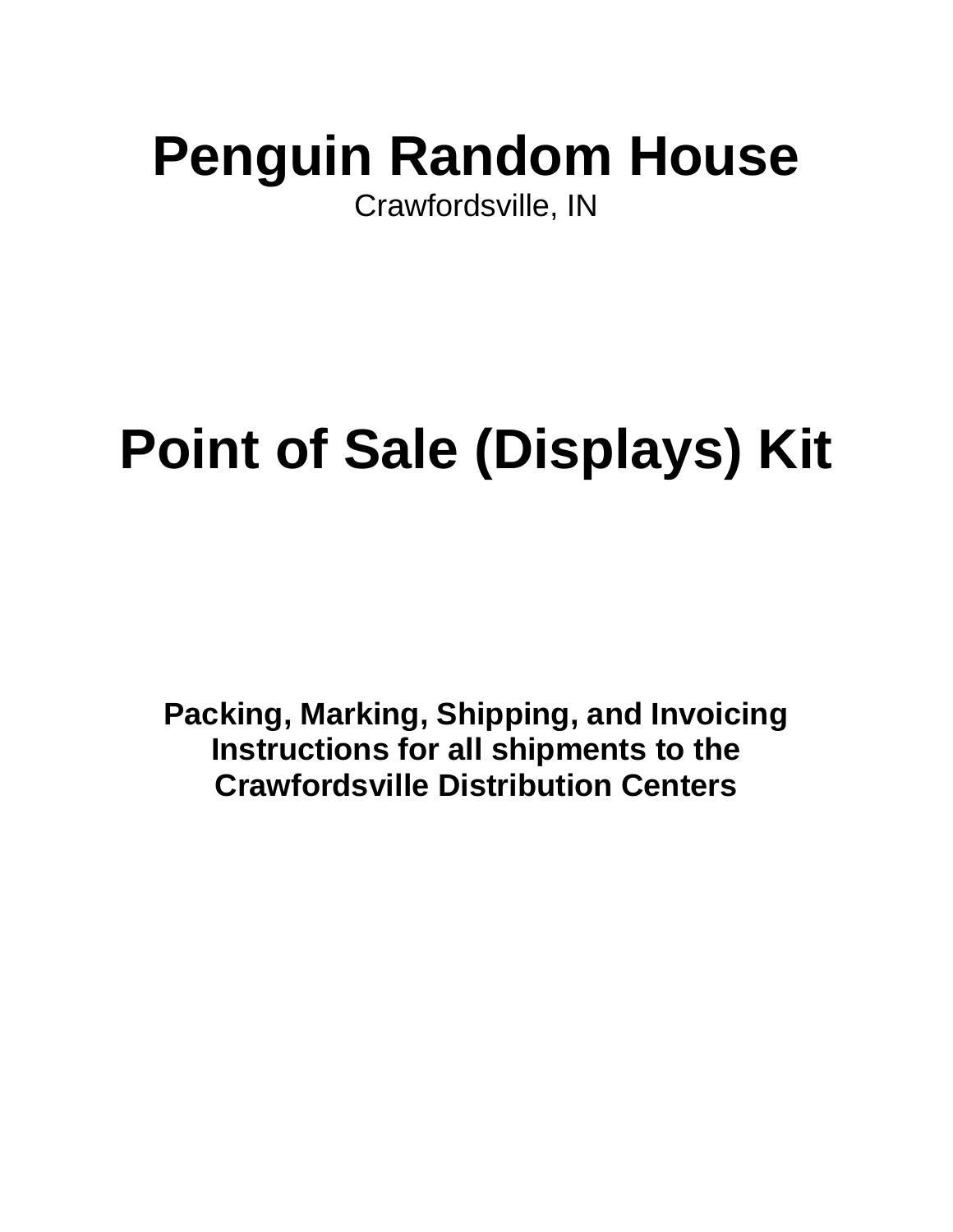#### **Important information for Manufacturers of Penguin Random House Inc. Point of Sale products shipping to the Crawfordsville Distribution Centers**

The purpose of this pamphlet is to provide specific instructions for packing, marking,

and shipping products that you manufacture for Penguin Random House.

Any shipment made to the Crawfordsville Distribution Centers should follow these

instructions. You should always follow any exceptions noted on the purchase order.

For information or help interpreting these instructions please send your questions via e-mail to scdaily@penguinrandomhouse.com or contact Pam Harmon at 410-386-7081/Jeanie Wood 410-386-7086.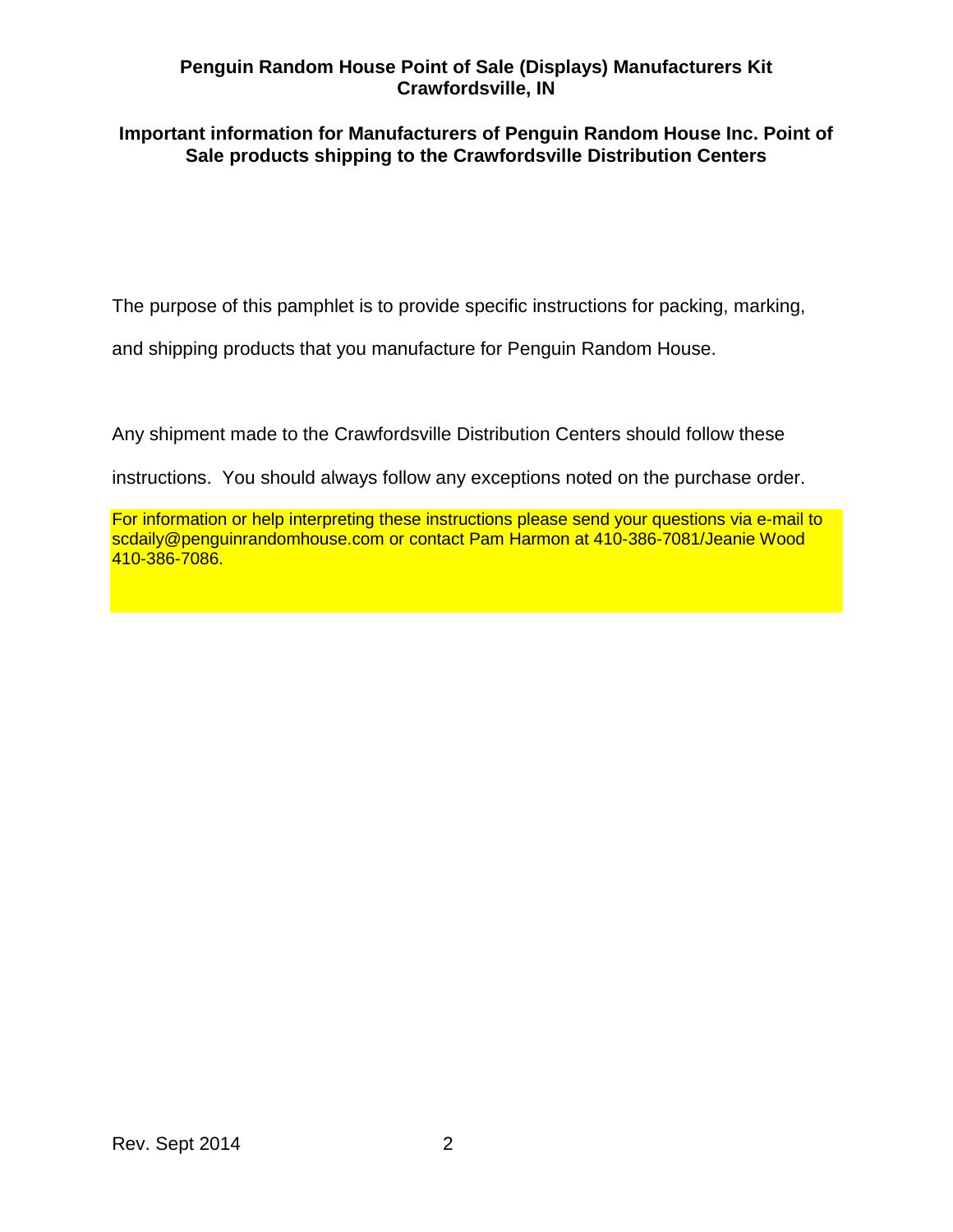## **Table of Contents**

Chargeback Policy

| Purpose                                                  | 4              |
|----------------------------------------------------------|----------------|
| <b>Accounting Overview</b>                               | 4              |
| <b>Operating Procedure</b>                               | 5              |
| Printer Chargeback Billing                               | 5              |
| <b>Bindery POS/Display Cartoning Requirements</b>        |                |
| Minimum and Maximum POS Cartoning Dimensions             | 6              |
| Maximum Carton Weight                                    | 6              |
| Corrugated Cartoning Requirements - Standard Carton Pack | 6              |
| Carton Closure                                           | 6              |
| Bindery POS/Display Carton Marking Requirements          |                |
| Cartoned Point of Sale Stenciling                        | $\overline{7}$ |
| <b>Bindery POS/Display Carton Shipping Requirements</b>  |                |
| <b>Pallet Procurement and Procedures</b>                 | 8              |
| <b>Identification of Stock for Shipment</b>              | 9              |
| Packing List                                             | 9              |
| Bill of Lading                                           | 10             |
| Bills of Lading 'Out of House/Drop Shipments'            | 10             |
| Delivery Dates for New Titles                            | 10             |
| Invoices                                                 | 11             |
| Distribution of Advance Copies                           | 12             |
| Routing Instructions                                     | 12             |
| Appendix A Pallet diagram                                | 13             |
| Import security procedure                                | 14             |

| <b>Revision</b> | <b>Date</b> | Page           | <b>Changes</b>                                           |
|-----------------|-------------|----------------|----------------------------------------------------------|
| 4               | 07/12/04    |                | Updated operating procedure, printer chargeback billing, |
|                 |             |                | Quantity of an Order to be Cartoned                      |
| 5               | 04/25/05    |                | Update freight payment contact                           |
| 6               | 05/10/06    |                | No block pallets                                         |
| $\overline{7}$  | 1/11/07     | 8              |                                                          |
| 8               | Jan.        | $\overline{2}$ | Update contacts for questions;                           |
|                 | 2008        | 13             | Pallet diagram                                           |
|                 |             |                |                                                          |
| 9               | Jan.        | $\overline{7}$ | Country of Origin for books needs to be printed on the   |
|                 | 2011        |                | cartons regardless of where they are produced            |
|                 |             | 14             | Import security filing procedure                         |
| 10              | 07/2011     | 11             | Update Invoicing for 1-888-RHPAYME                       |
| 11              | 09/2014     |                | Company name change                                      |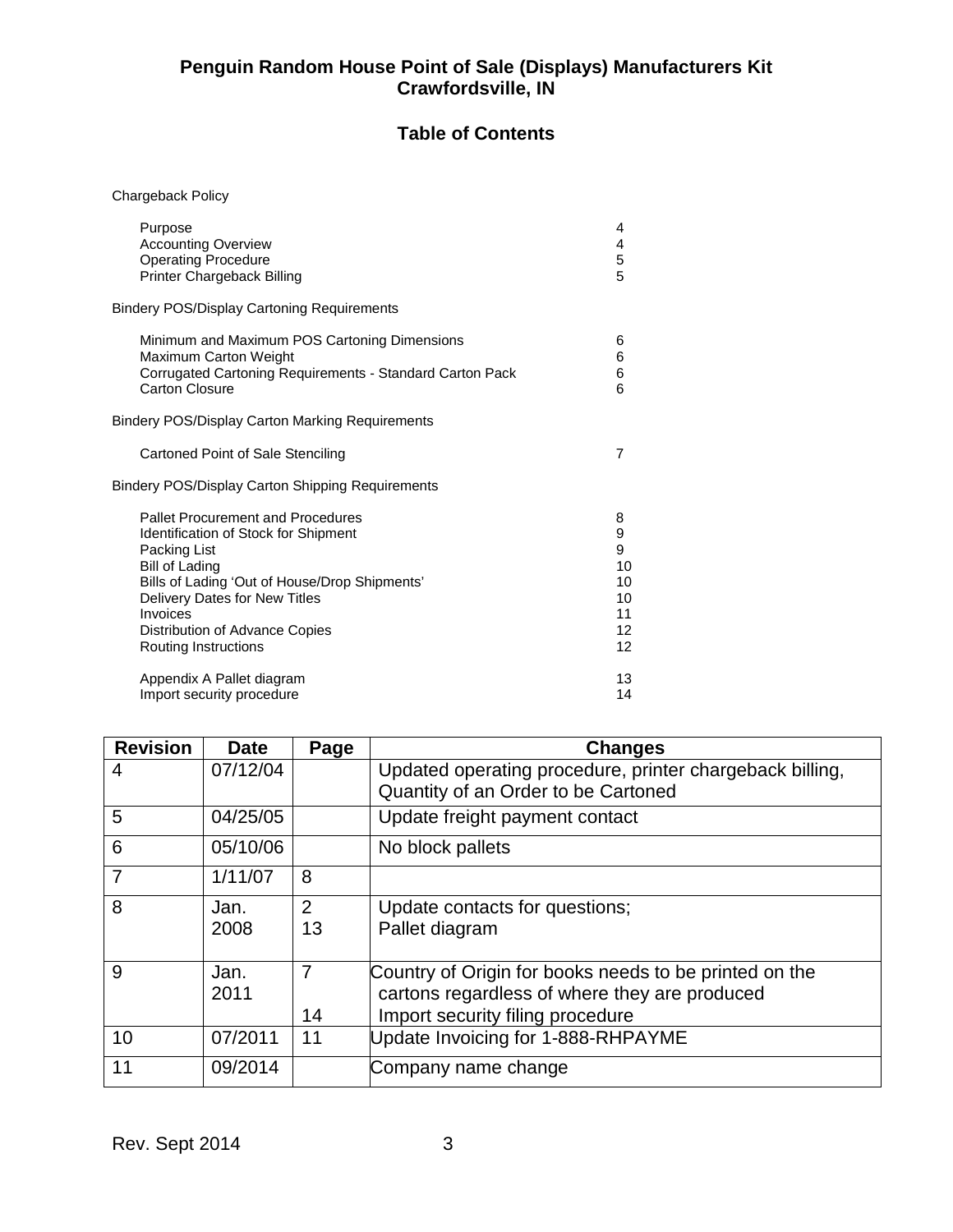## **Chargebacks**

### **Purpose**

Printer Error Charge Backs are necessary when the printer makes an error that causes rework to be done by Penguin Random House. Errors from the printer might include:

- No identifying information on pieces/pallets
- Stock not in packed sets
- Incorrectly packaged (determined by looking at the bill of lading)
- Incorrect or missing stenciled, labeled, or bar coded information
- Missing parts of identifying information
- Product inspections required at the DC due to suspected production problems, initiated by Production

Penguin Random House wants to have the printer reimburse the costs of the rework once it is performed, either by Crawfordsville or by an outside rework vendor. In addition, some of the rework may be due to errors on the part of Random House; we also want to track these errors so that we can isolate the root cause & eliminate the errors going forward.

This procedure is designed to accomplish the rework, the collection of the rework costs, the billback to the supplier, the tracking of internally caused problems, and root cause problem analysis. This procedure does not address any internal or workshop charges associated with any special packing, stickering/stenciling work done for customer orders.

#### **Accounting Overview**

A general ledger account # will be set up for each of our major print & bind vendors, which will collect the costs and the associated printer reimbursements associated with the rework for each vendor:

Rework costs and the associated reimbursements will also be posted to miscellaneous manufacturing accounts for the appropriate product type, which will pass the costs/credits through to the imprints P&L. However, the costs/credits will not affect historical true PPB cost visibility for the title.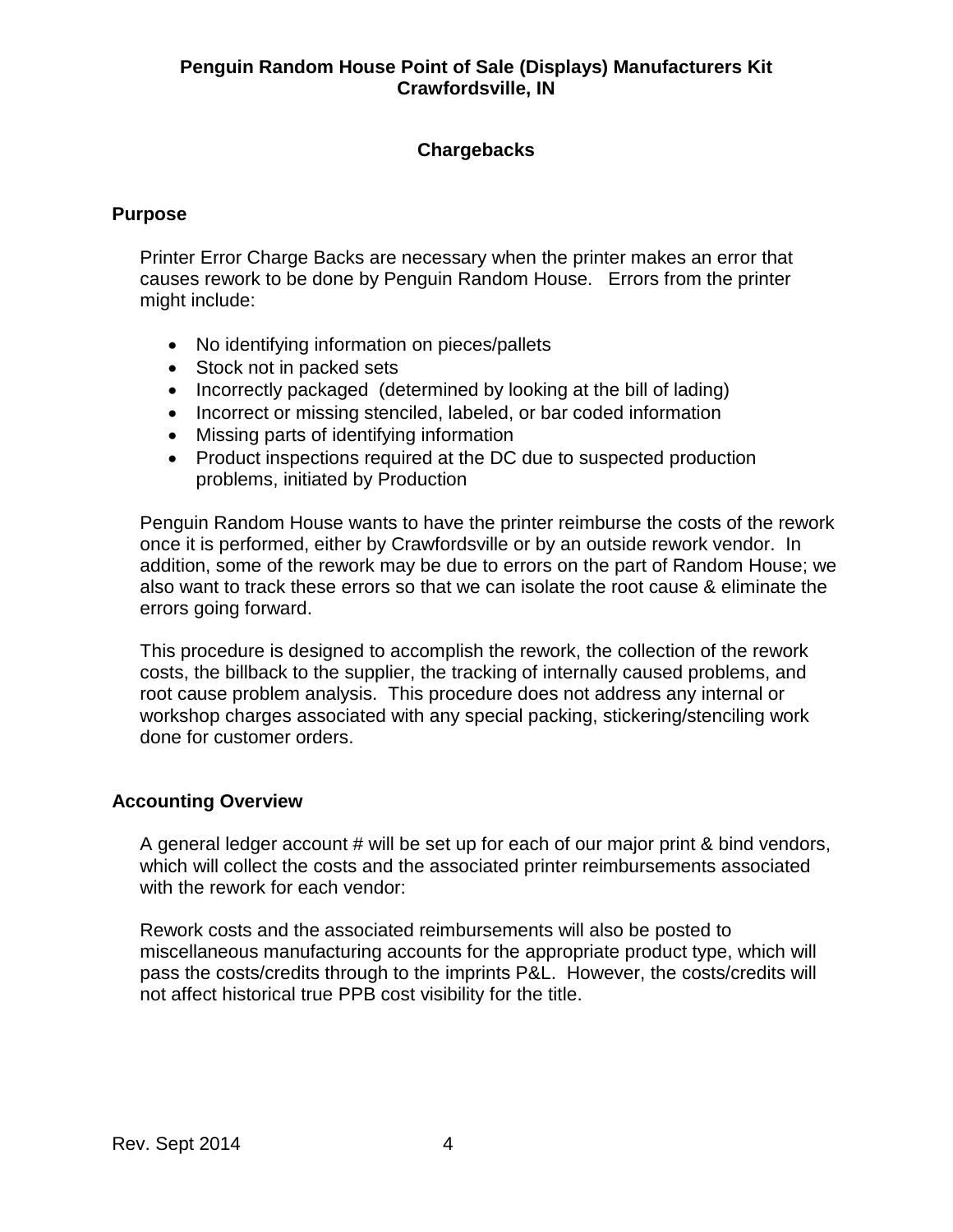## **Operating Procedure**

Receiving & Stock Control

- 1. When a problem receipt occurs, the Receiving Dept. will inform Stock Control of the problem. A Polaroid or digital photograph of the quality issue is available upon request.
- 2. Stock Control will determine if the required rework can be done in house, at an outside rework vendor, or sent back to the binder.
- 3. Production will contact the binder to inform them of the issue, correct the issue before sending any more books, and determine the root cause of the problem.
- 4. Stock Control will contact the Inventory Managers/Production/NY or the PRH Canada Inventory department about the quality issue.

## **Printer Chargeback Billing**

**We reserve the right to return all shipments to you for correction at your expense if they are not in accordance with our specifications, or to correct the shipment ourselves and bill you for the correction.**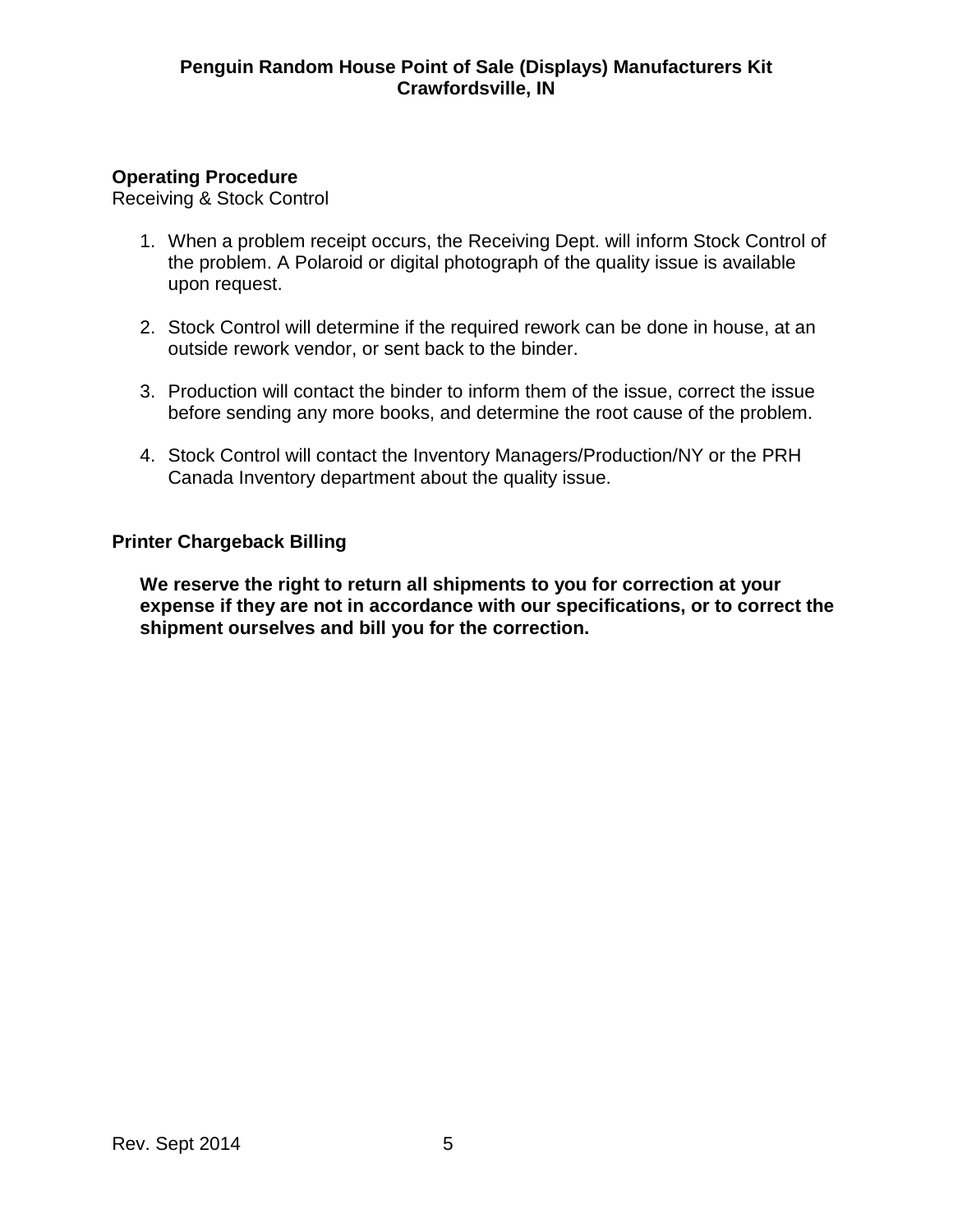## **Bindery POS/Display Cartoning Requirements**

#### **Minimum and Maximum POS Cartoning Dimensions:**

| <b>Dimension</b>   | <b>Minimum Dimension</b> | <b>Maximum Dimension</b> |
|--------------------|--------------------------|--------------------------|
| Height (in inches) |                          |                          |
| Length (in inches) |                          | າດ                       |
| Width (in inches)  |                          | 11.5                     |

Height < .75 x Length and Height < .75 x Width

| <b>Dimension</b> | <b>Minimum Dimension</b> | <b>Maximum Dimension</b> |
|------------------|--------------------------|--------------------------|
| Height (in mm)   | 101.6                    | 381                      |
| Length (in mm)   | 228.6                    | 558.8                    |
| Width<br>(in mm) | 152.4                    | 292.1                    |

Height < 19.05 mm x Length and Height < 19.05 mm x Width

#### **Maximum carton weight**

**Maximum carton weight must not exceed 35 pounds (15.88kg).** The carton should be made of minimum 200 pounds test 'C' flute or, have an ECT (edge crush test) equivalent of 32. If the ECT 32 box is used, it must have the same side impact protection as the 200 pounds test 'C' flute carton.

#### **Corrugated Cartoning Requirements**

#### **Standard packs**

The POS material must be packed in standard packs when shipped to the warehouse. They must NOT be stacked in one pile and shrink wrapped or packed loose in a box. Shrink wrap the products only, do not use rubber bands.

Package flat cardboard sheets in sets of 50, shrink-wrapped or string tied together, then stacked on a pallet and shrink wrapped or banded down on the pallet.

Package folded bases in sets of 10, shrink wrapped, banded, or string tied together, as specified on purchase order and then stacked and shrink wrapped or banded down on the pallet.

Package small POS items in sets of 10, banded or string tied together, and put in a box as specified on purchase order.

If sending in small POS items, the box must adhere to the dimensions mentioned above. If there is a partial carton in the lot, please clearly mark it as a partial.

Rev. Sept 2014 6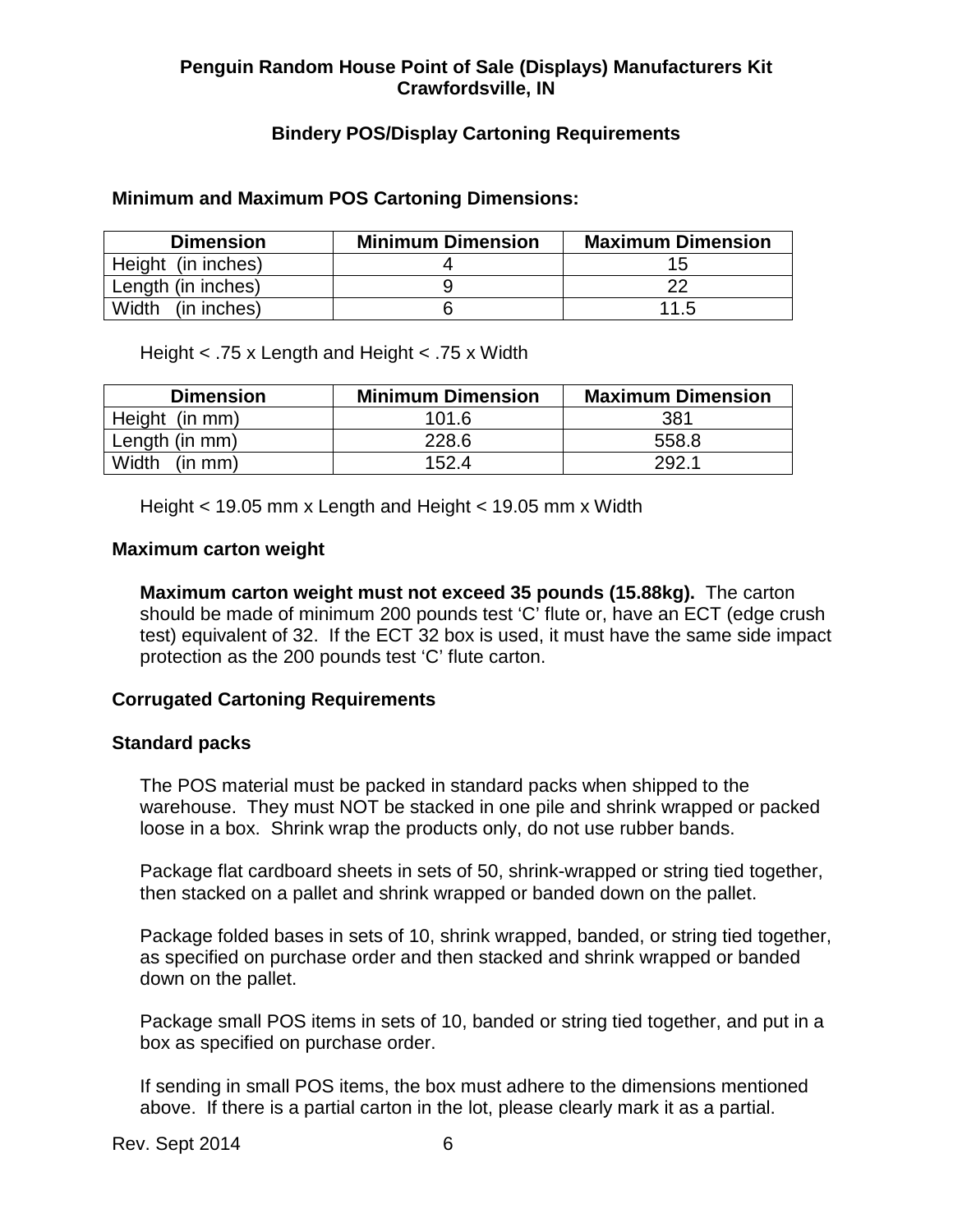Please also say how many packs per carton there are, and use the above guidelines for a standard quantity of items per pack (i.e. 100 bundles of 25 bookmarks, reading guides etc.).

#### **Carton Closure**

Cartons should be sealed on the **bottom** with glue, hot melt, reinforced paper tape, or 2 " (50.8mm) minimum width plastic tape.

Cartons must be sealed on **top** with **2-inch** pressure sensitive or gummed tape **ONLY**. No glue may be used on top. Cartons with lift-off tops are not acceptable.

### **Bindery POS/Display Carton Marking Requirements**

#### **Cartoned Point of Sale Stenciling**

Stencil on one side panel and one end panel (or two side panels) as follows: (This is our standard stencil information format and our purchase orders refer to it that way)

Full ISBN (if provided by RH production) Description/Title<br>Quantity (POS items per carton) POS number Quantity (POS items per carton) Country where POS items are made Note on each pallet with mixed pallets

Abbreviations of the title and category are permissible.

Minimum printing size for stenciling is 3/8" (9.53mm) high using bold print. All other printing techniques used must be legible.

If necessary, you can use more than 3 lines depending on height and width of carton.

No markings should appear on the top or the bottom of the cartons.

Labels are acceptable if legible, and all required information meets the above requirements.

The pallets and POS material **MUST** be marked with the correct information for Penguin Random House to receive the material.

**If shipping full pallets, all the above information must be on a pallet placard located on the center front of the pallet.**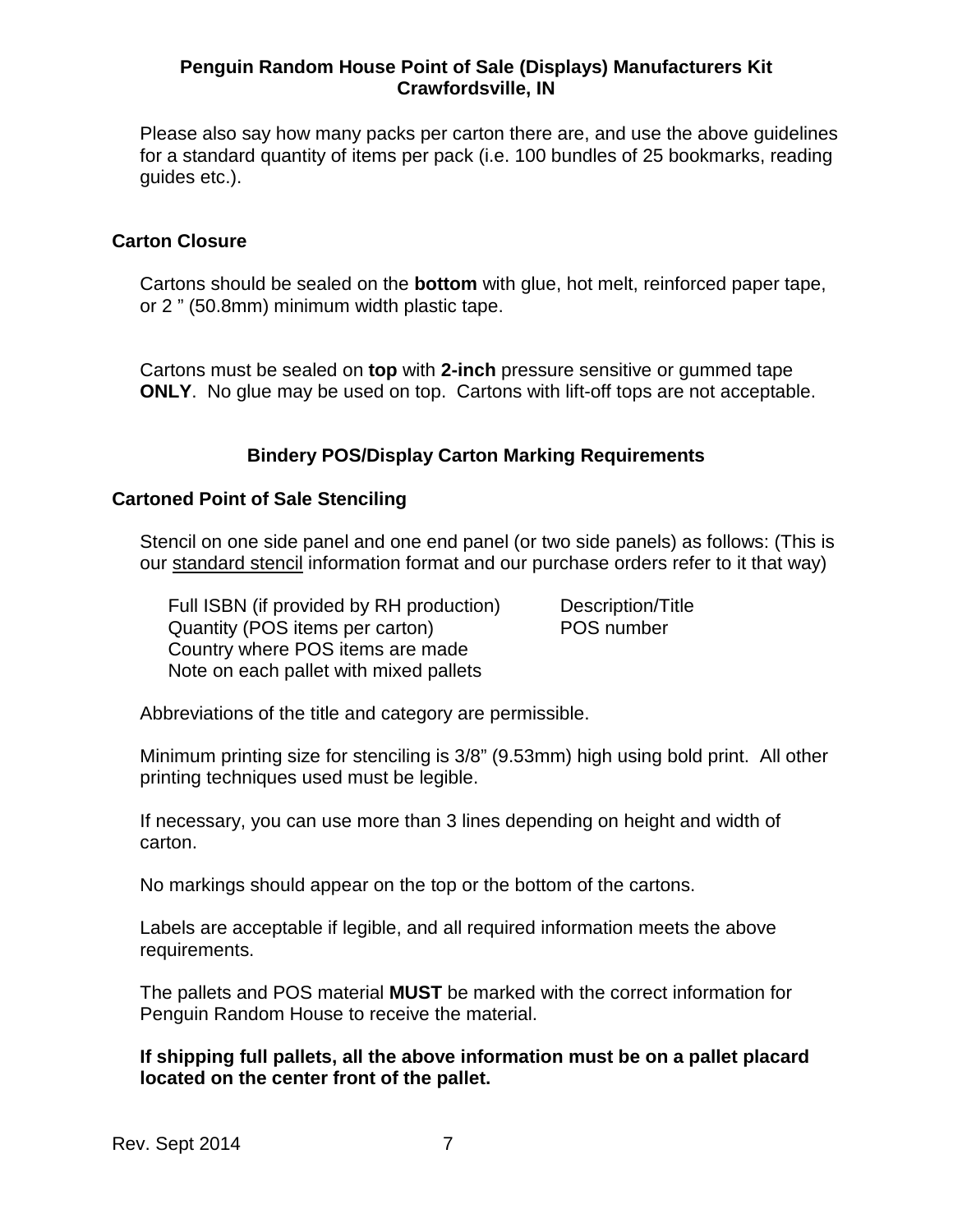## **Bindery POS/Display Carton Shipping Requirements**

Our purchase (bind) orders normally provide instructions for shipping the finished products.

#### **Pallet Procurement and Requirements**

Penguin Random House supplies and ships pallets and tops (where applicable) for vendor shipments to locations specified by our Purchasing Manager.

Initial requests for pallets should be made to the Purchasing department via: e-mail: [purchasing@penguinrandomhouse.com](mailto:purchasing@penguinrandomhouse.com)

. The following information will be required:

- Quantity and title of displays being manufactured
- The name of your Random House New York Production contact
- The name and address of the vendor shipping to Crawfordsville if the job is being subcontracted

An annual December pallet physical inventory on hand is to be forwarded via email to [purchasing@penguinrandomhouse.com](mailto:purchasing@penguinrandomhouse.com) .

All shortages will be billed to the vendors involved, including transportation costs.

In the event pallets are not procured in time for a particular job and POS material must be unitized on the vendor's own pallets, Penguin Random House cannot guarantee return of these pallets and will not accept billing for these pallets.

For palletizing specifications, please see Drawing 1189900 (Appendix B).

- 48" x 40" (121.9 cm x 101.6cm) Grocery Industry 4-way Hardway GMA standard pallet
- Maximum pallet height of 51"(129.5 cm) including the pallet
- 7 top deckboards, 5/8" (15.88 mm) evenly spaced with 3" (76.2 mm) maximum spacing
- 2 end bottom deckboards, 6" (152.4 mm) wide
- At least 2 center boards 6" (152.4 mm) wide OR 3 center boards 4" (101.6 mm) wide
- 3 stringers  $1\frac{3}{4}$ " x 3 1/2" x 48" (44.5 mm x 88.9 mm x 1219 mm)
- Side cutouts must meet GMA specifications
- Beveled edges on inside and out of end bottom deckboards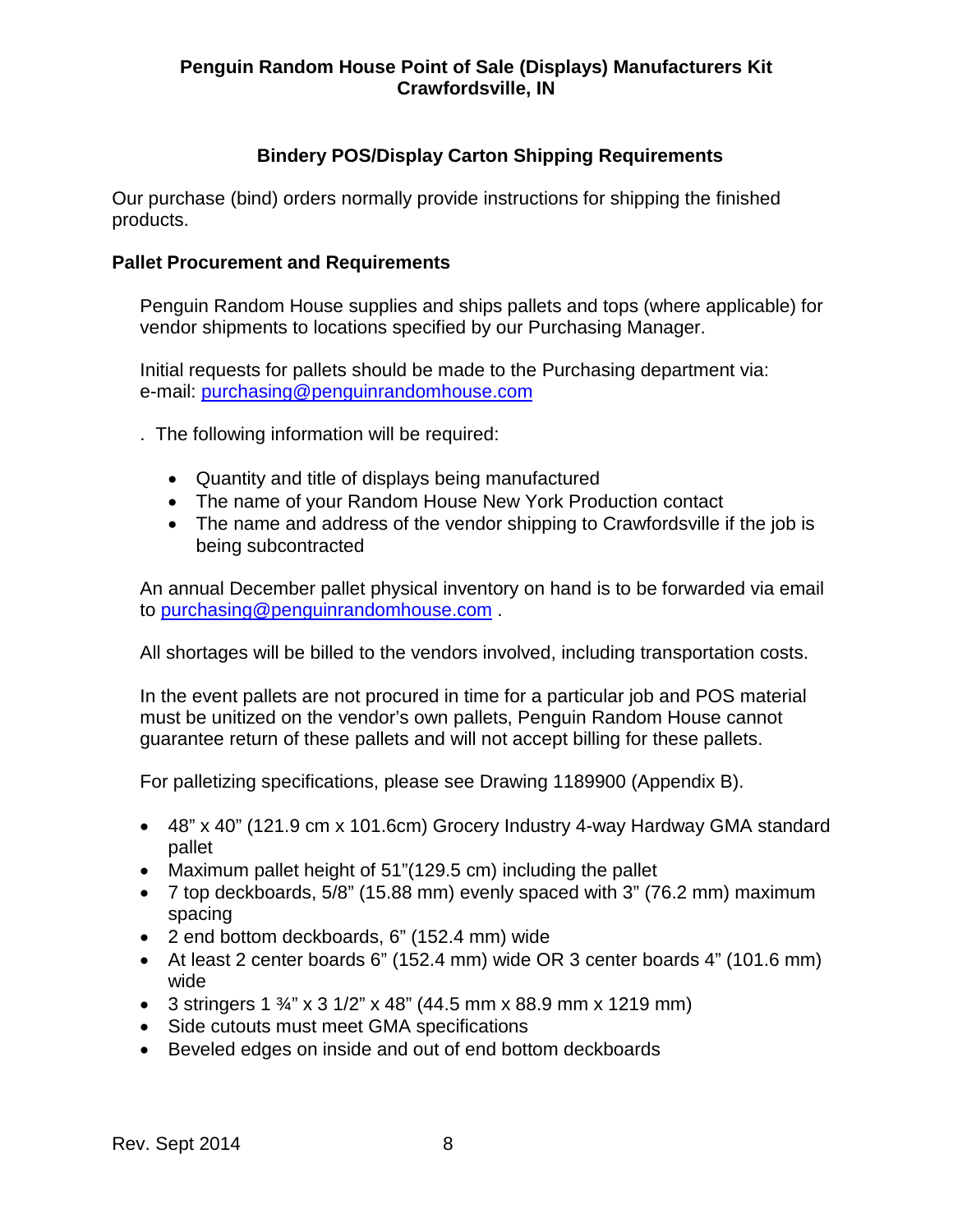• No paint, grease, chemical, or other material which would damage or contaminate product

If not using a standard Penguin Random House pallet, the maximum height is **46 inches** (116.8 cm) including the load on the pallet.

The maximum pallet weight is **2500 lbs (1134 kg)**.

Pallets should be stretch wrapped for security so the material doesn't fall over in the trailer.

Any product shipped to Penguin Random House **MUST** fit onto the footprint of our 48 x 40 pallet. Any items with overhang will not be able to be put away. If items that are glued onto flat sheets now do not fit the pallet footprint, try restacking the pallet, or reconfigure the items on the pallet (new folds in corrugation).

#### **Identification of Stock for Shipment**

On the outside of the shrink or stretch films or corrugated wrapping of each unitized load of stock coming into the Crawfordsville Distribution Center, identify the pallet destination by using the instructions on the purchase order.

For corrugation, POS# must be perforated into the corrugation.

#### **Packing List**

A detailed packing list must accompany every shipment into the Distribution Center, with separate packing lists for each address. The packing list should include:

| ISBN (SKU, if provided by PRH production) Description/Title |                                      |
|-------------------------------------------------------------|--------------------------------------|
| <b>POS Number</b>                                           | PRH Purchase Order # Number of       |
| cartons                                                     | <b>Bill of Lading number</b>         |
| If corrugated, # pallets shipped                            | If corrugated, # of units per pallet |
| Number of POS items per carton                              | Total # of items shipped             |
| Date Shipped                                                | <b>Scheduled Dock Time</b>           |
| POS manufacturer address information                        | Ship to address information          |

In cases where multiple titles are on a pallet, please put a 'pallet list' on each pallet detailing what titles and how many of each are on the pallet. This will prevent partial receipts in the warehouse. **The pallet containing the packing list should be clearly marked, and it should be the last pallet loaded onto the trailer.**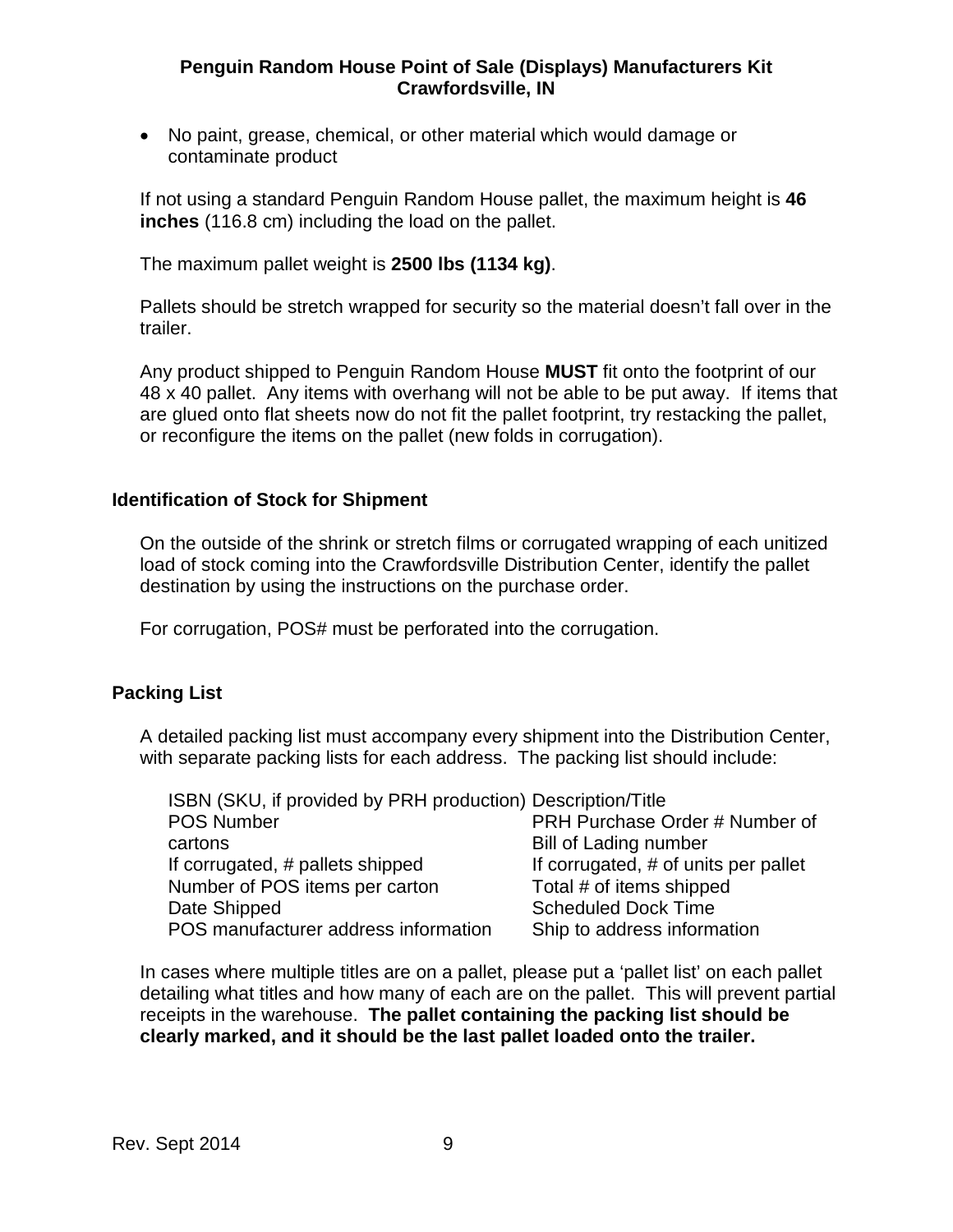### **Bill of Lading**

We must also have an itemized bill of lading for **each title** on the trailer, as well as a separate bill of lading for each address, and all bills of lading must show the following information:

ISBN (SKU, if provided by PRH production) Description/Title POS Number Number of cartons Number of POS items in each carton RH Purchase Order Number Carrier **Carrier Carrier Carrier Number Trailer Number** Date Shipped Gross Weight Total # of POS items or flat sheets

#### **If the shipment consists of 10 or more pallets the BOL must contain the following statement:**

Call 24 hours in advance for a delivery appointment. 1-765-362-5125

Each Bill of Lading MUST have a note saying 'Delivery Appointment Required'.

Billing address for freight payments that must go on the BOL is:

Penguin Random House Attn: Logistics Services 400 Bennett Cerf Drive Westminster, MD 21157

A copy of the bill of lading accompanies your invoice and is sent to:

Penguin Random House Attn: Accounts Payable 400 Hahn Rd. Westminster, MD 21157

This will serve not only as a bill of lading, but also as a shipping manifest. A copy should be faxed to Linda Johnson at 410-386-7716.

## **Bills of Lading "Out of House/Drop" Shipments**

If you manufacture books for us which are not shipped to the Penguin Random House warehouse, (not controlled by our Warehouse system), we will require a copy of bill of lading sent to the person issuing the purchase order as proof of your shipment. A copy of the bill of lading must also be faxed to 410-386-7716.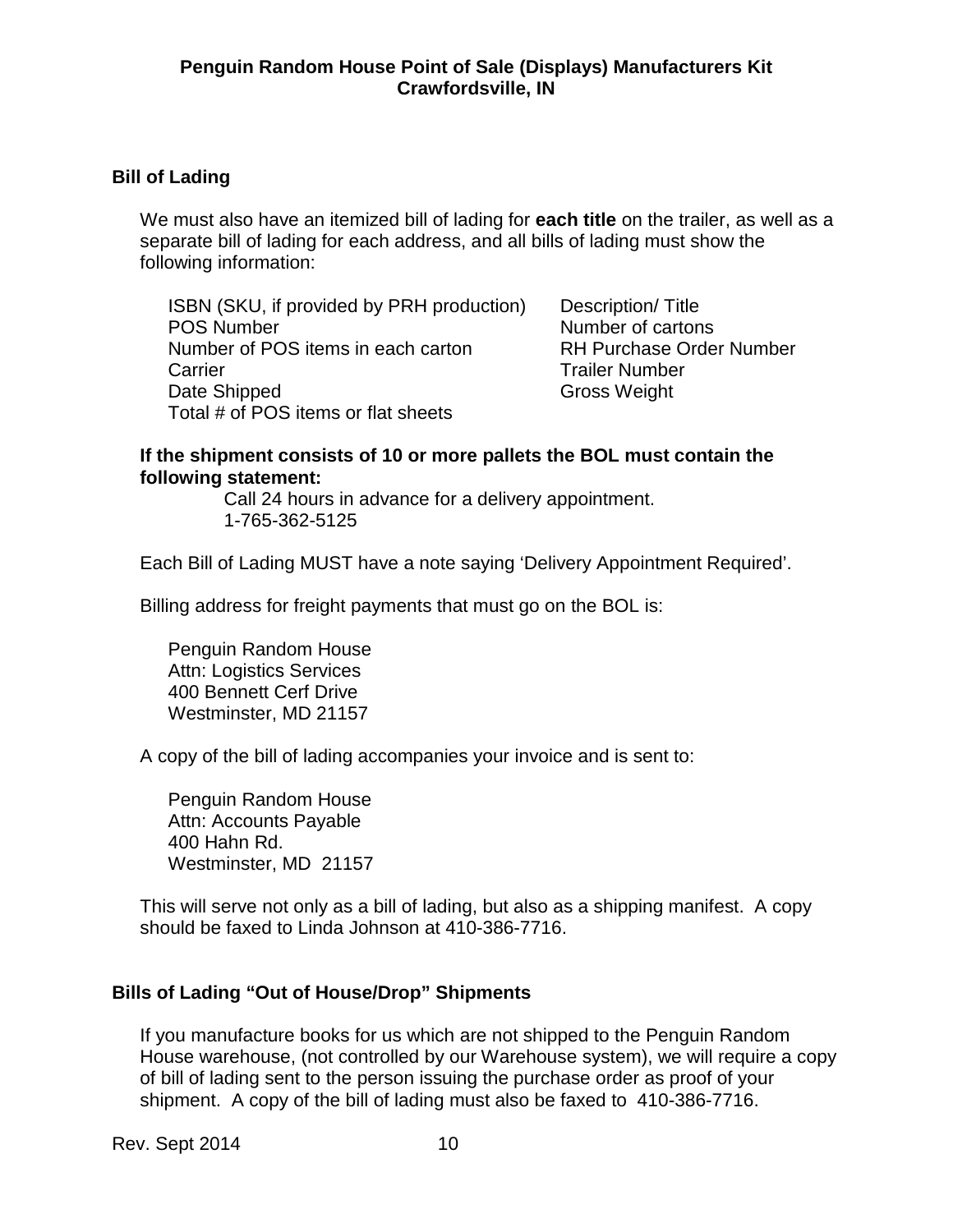All shipments to destinations other than our warehouse above or our office at 1745 Broadway are to be sent freight collect unless instructed otherwise.

#### **Delivery Dates for New Titles**

Please have items to deliver to the address on the purchase order by the date on the purchase order.

#### **Invoices**

#### **Invoices should be sent to**:

 Attn: Accounts Payable Penguin Random House, Inc. 400 Hahn Road, Westminster, MD 21157 **OR** Contact our A/P Dept. at 1-888-RHPAYME For instructions on e-mailing invoices and receiving payment electronically, if not currently enrolled.

In order for the Accounts Payable Department to process your invoice, the following information **must** be included on your invoice. Invoices not containing this information will be returned to the vendor for corrections.

#### **Required Fields:**

| PRH SAP purchase order number | Invoice number         |
|-------------------------------|------------------------|
| Invoice Date                  | <b>Full Title</b>      |
| Name of purchaser             | <b>ISBN</b>            |
| Division                      | <b>Printing Number</b> |

Quantity invoiced per line item, if applicable for **any** item invoiced. A proper description of the charge must be listed for **each** item billed.

The invoice **must** match the purchase order line for line. If the Purchase Order has three lines, your invoice must have three lines. This can be accomplished by subtotaling your invoice line items to match the purchase order. Invoices that do not match the purchase order line for line could be delayed for up to six months or returned to the vendor for corrections. If the job ordered requires additional work not listed on the purchase order, you must notify the purchaser of the change and ask them to update the purchase order.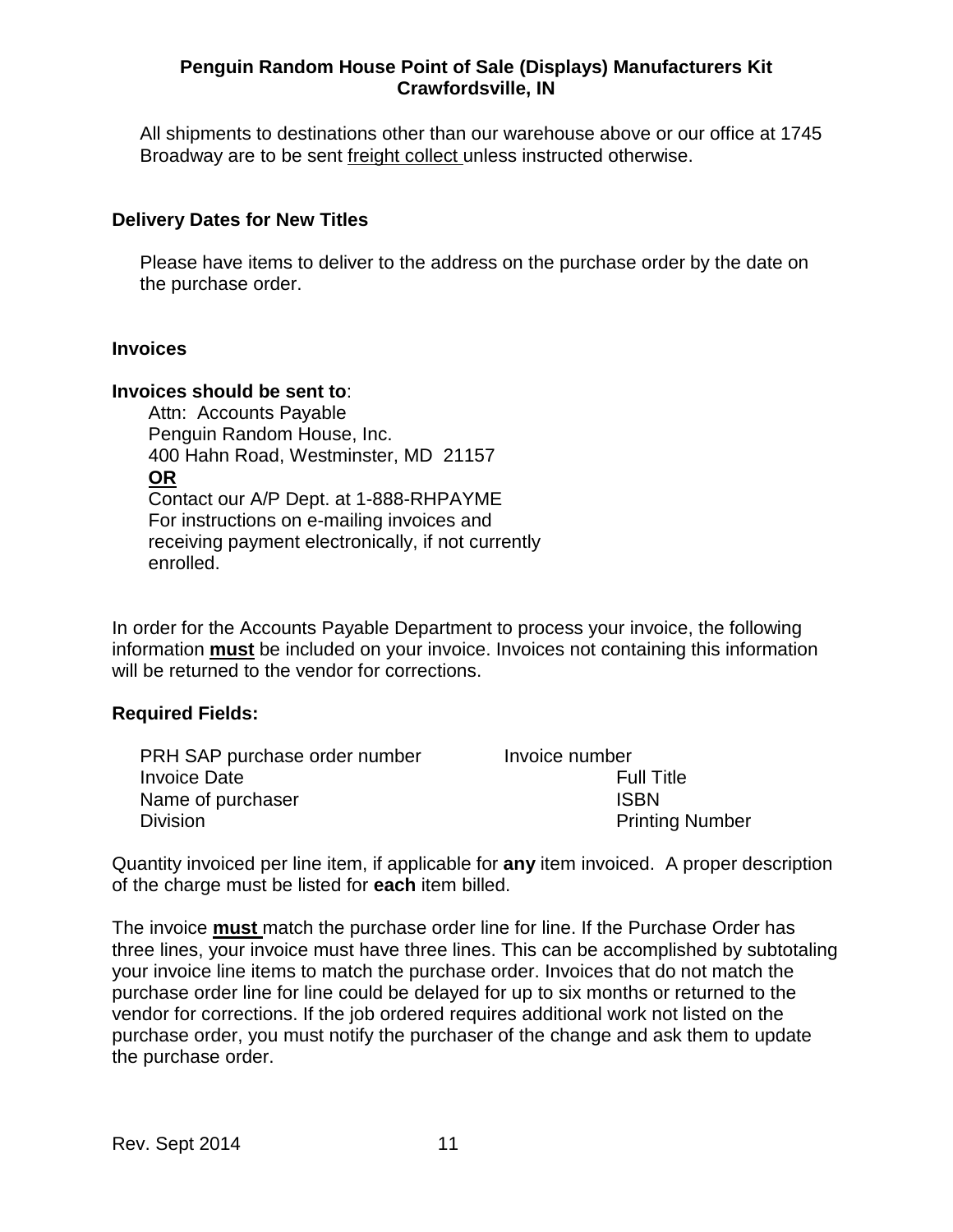## **Distribution of Advance Copies**

Penguin Random House requires our binderies to supply advance copies of our POS items for our use and approval. All copies needed are specified on our purchase order and should be shipped as soon as they are available. Our requirements will typically include two or three separate shipments, all for our New York office at 1745 Broadway, New York, NY 10019. All other shipments may be made in bulk and must be packed and addressed as indicated on bind order.

## **Routing Instructions**

If the trailer is loaded to full visible capacity, seals should be applied and the seal number put on both the packing list and the bill of lading with a note to the carrier stating: "This number is to be reflected on your delivery receipt."

Double stacking is permitted, but only with prior approval from the issuer of the purchase order.

Call the PRH Logistics Services Inbound Load Coordinator listed below to schedule the pick up of shipments over 200 lbs. For shipments under 200 lbs. ship prepaid by UPS.

Multiple shipments made in one day must be consolidated onto one master bill of lading or chargebacks will result from the overcharge in freight. Please do not use UPS Ground to ship product to Crawfordsville. For small items please use Federal Express.

Should you need additional information concerning shipments to the Crawfordsville Distribution Center, please call 410-386-7792.

## **Inbound Load Coordinator**

For shipments weighing over 200 lbs. and for Third Party shipments you must contact the Penguin Random House Inbound Load Coordinator at 410-386-7792.

Normal hours of operation for receiving are during the hours of 7:00AM - 3:30PM EST.

#### After Hours Contact

To arrange for pickups after hours in all states please call 410-386-7707.

#### Expedited Routings

Rev. Sept 2014 12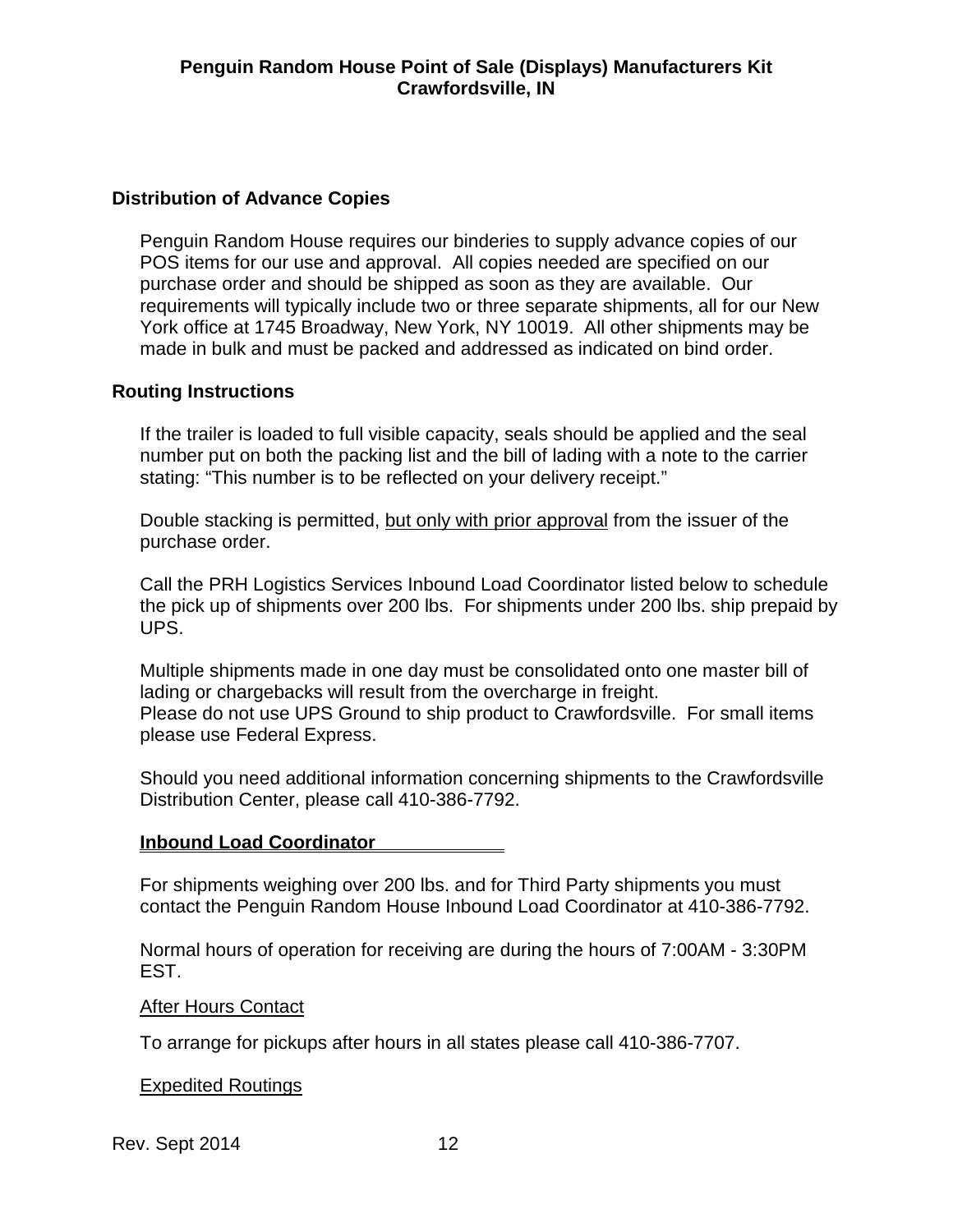For expedited routings contact the Inbound Load Coordinator at 410-386-7792

Note: If unable to reach the Inbound Load Coordinator or the After Hours Contact via phone, please e-mail [DomesticTransportation@randomhouse.com](mailto:DomesticTransportation@randomhouse.com) for assistance.

## **Appendix A**



#### **Penguin Random House Requirements**

48" x 40" (121.9 cm x 101.6 cm) Grocery Industry 4-way GMA standard pallet

Deck boards: 5/8" minimum thickness, end boards 5 1/2"

width minimum. Boards must be spaced with a 3"maximum gap.

Stringers:  $1 \frac{1}{8}$ " x  $3 \frac{1}{2}$ " (plus  $\frac{1}{4}$ ", minus 0") x 48" hardwood

Side cutouts must meet GMA specifications

Protruding nail heads or points are not permitted

No broken deck boards or stringers will be allowed

Side Stencil - Side stringers should be stenciled with

Random House or RH, date of manufacture and the manufactures' name or other identification Pallets heat treated for export shipment: Both ends of the center stringer must be painted red and the side stringers must be marked with the IPPC Heat Treat stamp. Each heat treated must only contain one stamp. If reconditioned pallets are specified, they must meet the

Rev. Sept 2014 13